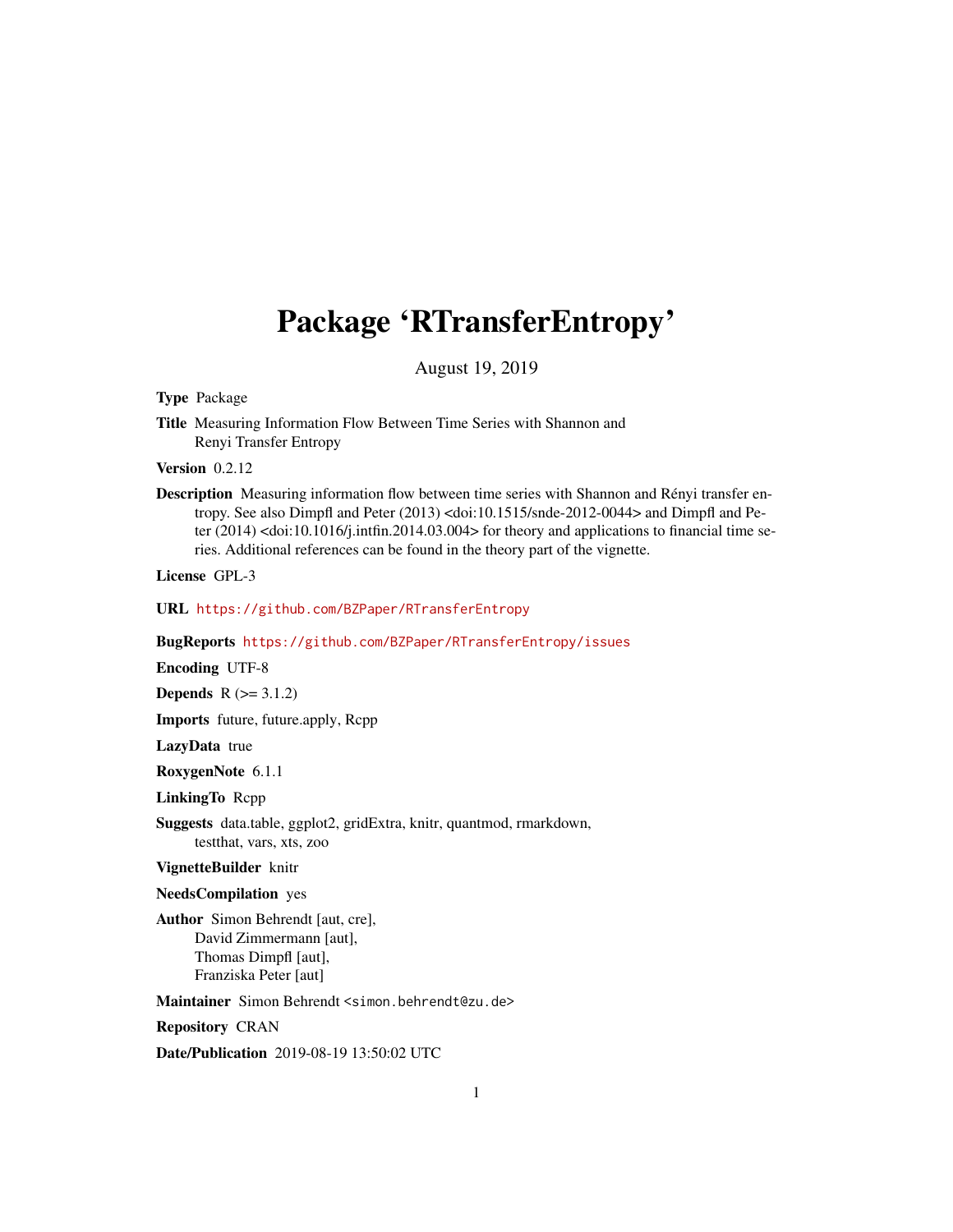## <span id="page-1-0"></span>R topics documented:

| Index |  |  |  |  |  |  |  |  |  |  |  |  |  |  |  |  |
|-------|--|--|--|--|--|--|--|--|--|--|--|--|--|--|--|--|

<span id="page-1-1"></span>calc\_ete *Calculates the Effective Transfer Entropy for two time series*

#### Description

Calculates the Effective Transfer Entropy for two time series

#### Usage

```
calc_ete(x, y, lx = 1, ly = 1, q = 0.1, entropy = "Shannon",
  shuffles = 100, type = "quantiles", quantiles = c(5, 95),
 bins = NULL, limits = NULL, burn = 50, seed = NULL,
 na.rm = TRUE)
```
#### Arguments

| $\mathsf{x}$   | a vector of numeric values, ordered by time. Also allowed are xts, zoo, or ts<br>objects.                                                                                                                     |
|----------------|---------------------------------------------------------------------------------------------------------------------------------------------------------------------------------------------------------------|
| У              | a vector of numeric values, ordered by time. Also allowed are xts, zoo, or ts<br>objects.                                                                                                                     |
| 1x             | Markov order of x, i.e. the number of lagged values affecting the current value<br>of x. Default is $1x = 1$ .                                                                                                |
| 1 <sub>y</sub> | Markov order of y, i.e. the number of lagged values affecting the current value<br>of y. Default is $1y = 1$ .                                                                                                |
| q              | a weighting parameter used to estimate Renyi transfer entropy, parameter is be-<br>tween 0 and 1. For $q = 1$ , Renyi transfer entropy converges to Shannon transfer<br>entropy. Default is $q = 0.1$ .       |
| entropy        | specifies the transfer entropy measure that is estimated, either 'Shannon' or<br>'Renyi'. The first character can be used to specify the type of transfer entropy<br>as well. Default is entropy = 'Shannon'. |
| shuffles       | the number of shuffles used to calculate the effective transfer entropy. Default is<br>$shuffles = 100.$                                                                                                      |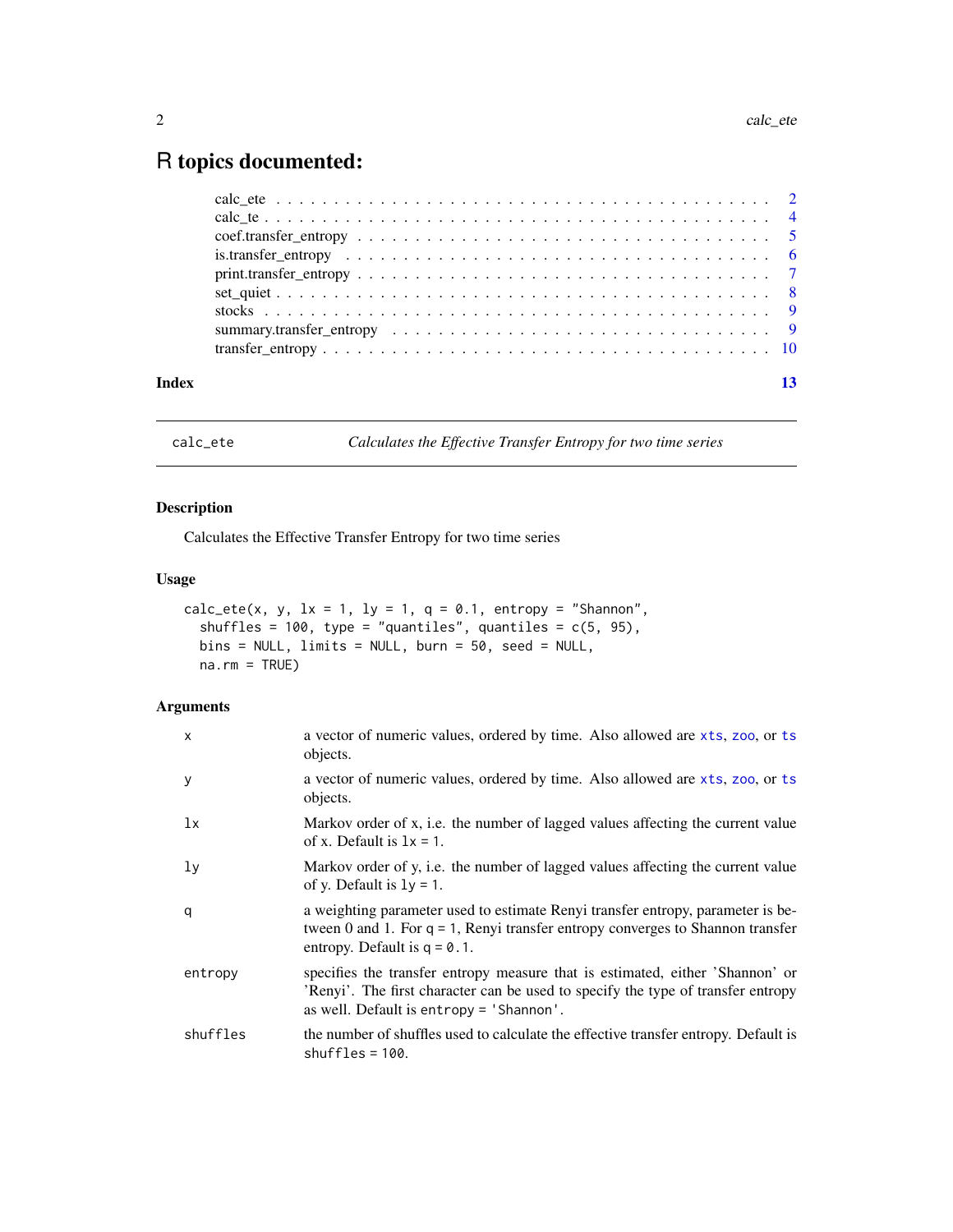#### <span id="page-2-0"></span>calc\_ete 3

| type      | specifies the type of discretization applied to the observed time series: 'quantiles',<br>'bins' or 'limits'. Default is type = 'quantiles'.        |
|-----------|-----------------------------------------------------------------------------------------------------------------------------------------------------|
| quantiles | specifies the quantiles of the empirical distribution of the respective time series<br>used for discretization. Default is quantiles $= c(5, 95)$ . |
| bins      | specifies the number of bins with equal width used for discretization. Default is<br>$bins = NULL.$                                                 |
| limits    | specifies the limits on values used for discretization. Default is limits = NULL.                                                                   |
| burn      | the number of observations that are dropped from the beginning of the boot-<br>strapped Markov chain. Default is burn $=$ 50.                       |
| seed      | a seed that seeds the PRNG (will internally just call set seed), default is seed =<br>NULL.                                                         |
| na.rm     | if missing values should be removed (will remove the values at the same point<br>in the other series as well). Default is TRUE.                     |

#### Value

a single numerical value for the effective transfer entropy

#### See Also

[calc\\_te](#page-3-1) and[transfer\\_entropy](#page-9-1)

#### Examples

```
# construct two time-series
set.seed(1234567890)
n <- 1000
x \leq -\operatorname{rep}(\emptyset, n + 1)y \leq - rep(0, n + 1)for (i in seq(n)) {
  x[i + 1] \leftarrow 0.2 \times x[i] + \text{norm}(1, 0, 2)y[i + 1] < -x[i] + \text{norm}(1, 0, 2)}
x \le -x[-1]y \le y[-1]# calculate the X->Y transfer entropy value
calc_ete(x, y)
# calculate the Y->X transfer entropy value
calc_ete(y, x)
  # Compare the results
  # even with the same seed, transfer_entropy might return slightly different
  # results from calc_ete
  calc\_ete(x, y, seed = 123)
```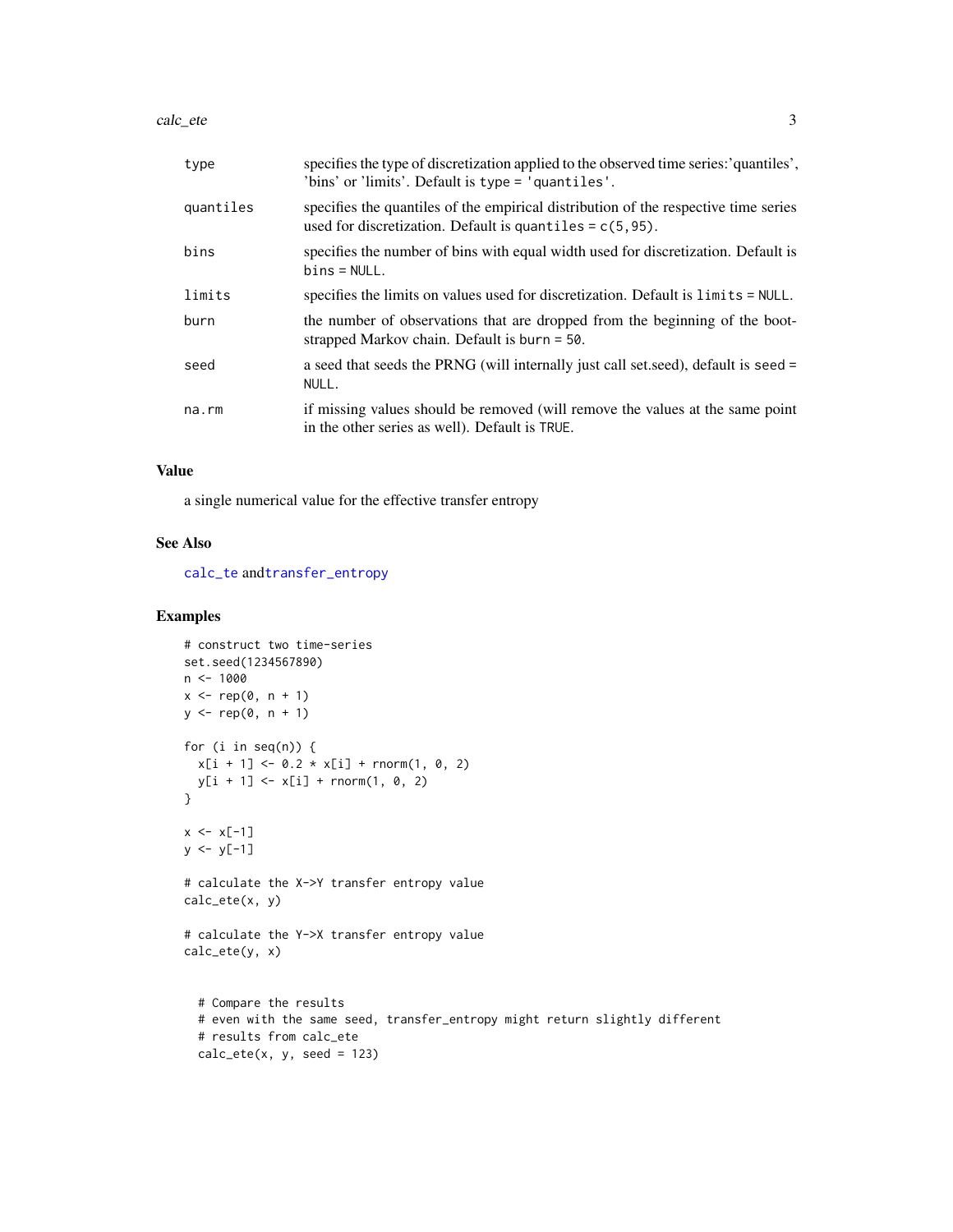```
calc\_ete(y, x, seed = 123)transfer_entropy(x, y, nboot = 0, seed = 123)
```
<span id="page-3-1"></span>calc\_te *Calculates the Transfer Entropy for two time series*

### Description

Calculates the Transfer Entropy for two time series

#### Usage

```
calc_te(x, y, 1x = 1, 1y = 1, q = 0.1, entropy = "Shannon",
  shuffles = 100, type = "quantiles", quantiles = c(5, 95),
 bins = NULL, limits = NULL, burn = 50, seed = NULL,
 na.rm = TRUE)
```
#### Arguments

| $\mathsf{x}$   | a vector of numeric values, ordered by time. Also allowed are xts, zoo, or ts<br>objects.                                                                                                                     |
|----------------|---------------------------------------------------------------------------------------------------------------------------------------------------------------------------------------------------------------|
| y              | a vector of numeric values, ordered by time. Also allowed are xts, zoo, or ts<br>objects.                                                                                                                     |
| 1x             | Markov order of x, i.e. the number of lagged values affecting the current value<br>of x. Default is $1x = 1$ .                                                                                                |
| 1 <sub>y</sub> | Markov order of y, i.e. the number of lagged values affecting the current value<br>of y. Default is $1y = 1$ .                                                                                                |
| q              | a weighting parameter used to estimate Renyi transfer entropy, parameter is be-<br>tween $0$ and $1$ . For $q = 1$ , Renyi transfer entropy converges to Shannon transfer<br>entropy. Default is $q = 0.1$ .  |
| entropy        | specifies the transfer entropy measure that is estimated, either 'Shannon' or<br>'Renyi'. The first character can be used to specify the type of transfer entropy<br>as well. Default is entropy = 'Shannon'. |
| shuffles       | the number of shuffles used to calculate the effective transfer entropy. Default is<br>$shuffles = 100$ .                                                                                                     |
| type           | specifies the type of discretization applied to the observed time series:'quantiles',<br>'bins' or 'limits'. Default is type = 'quantiles'.                                                                   |
| quantiles      | specifies the quantiles of the empirical distribution of the respective time series<br>used for discretization. Default is quantiles = $c(5, 95)$ .                                                           |
| bins           | specifies the number of bins with equal width used for discretization. Default is<br>$bins = NULL.$                                                                                                           |
| limits         | specifies the limits on values used for discretization. Default is limits = NULL.                                                                                                                             |

<span id="page-3-0"></span>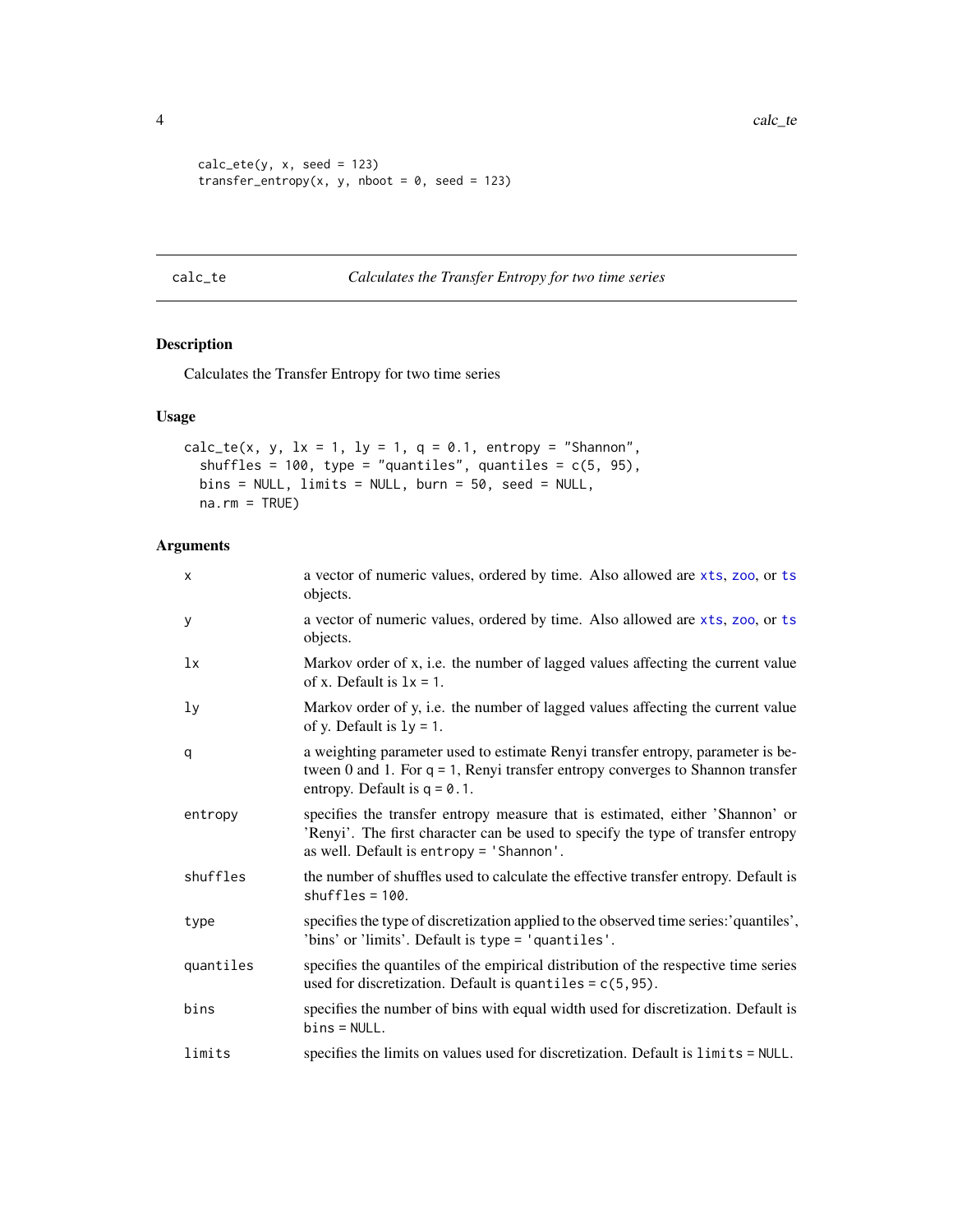<span id="page-4-0"></span>

| burn  | the number of observations that are dropped from the beginning of the boot-<br>strapped Markov chain. Default is burn $=$ 50.   |
|-------|---------------------------------------------------------------------------------------------------------------------------------|
| seed  | a seed that seeds the PRNG (will internally just call set, seed), default is seed $=$<br>NULL.                                  |
| na.rm | if missing values should be removed (will remove the values at the same point<br>in the other series as well). Default is TRUE. |

#### Value

a single numerical value for the transfer entropy

#### See Also

[calc\\_ete](#page-1-1) and[transfer\\_entropy](#page-9-1)

#### Examples

```
# construct two time-series
set.seed(1234567890)
n < - 1000x \leq -\operatorname{rep}(\emptyset, n + 1)y \leq - rep(0, n + 1)for (i in seq(n)) {
  x[i + 1] \le 0.2 \times x[i] + \text{norm}(1, 0, 2)y[i + 1] <- x[i] + rnorm(1, 0, 2)
}
x \le -x[-1]y \le y[-1]# calculate the X->Y transfer entropy value
calc_te(x, y)
# calculate the Y->X transfer entropy value
calc_te(y, x)
  # Compare the results
  calc_t(e(x, y, seed = 123))calc_t(y, x, seed = 123)transfer_entropy(x, y, nboot = 0, seed = 123)
```
coef.transfer\_entropy *Extract the Coefficient Matrix from a transfer\_entropy*

#### Description

Extract the Coefficient Matrix from a transfer\_entropy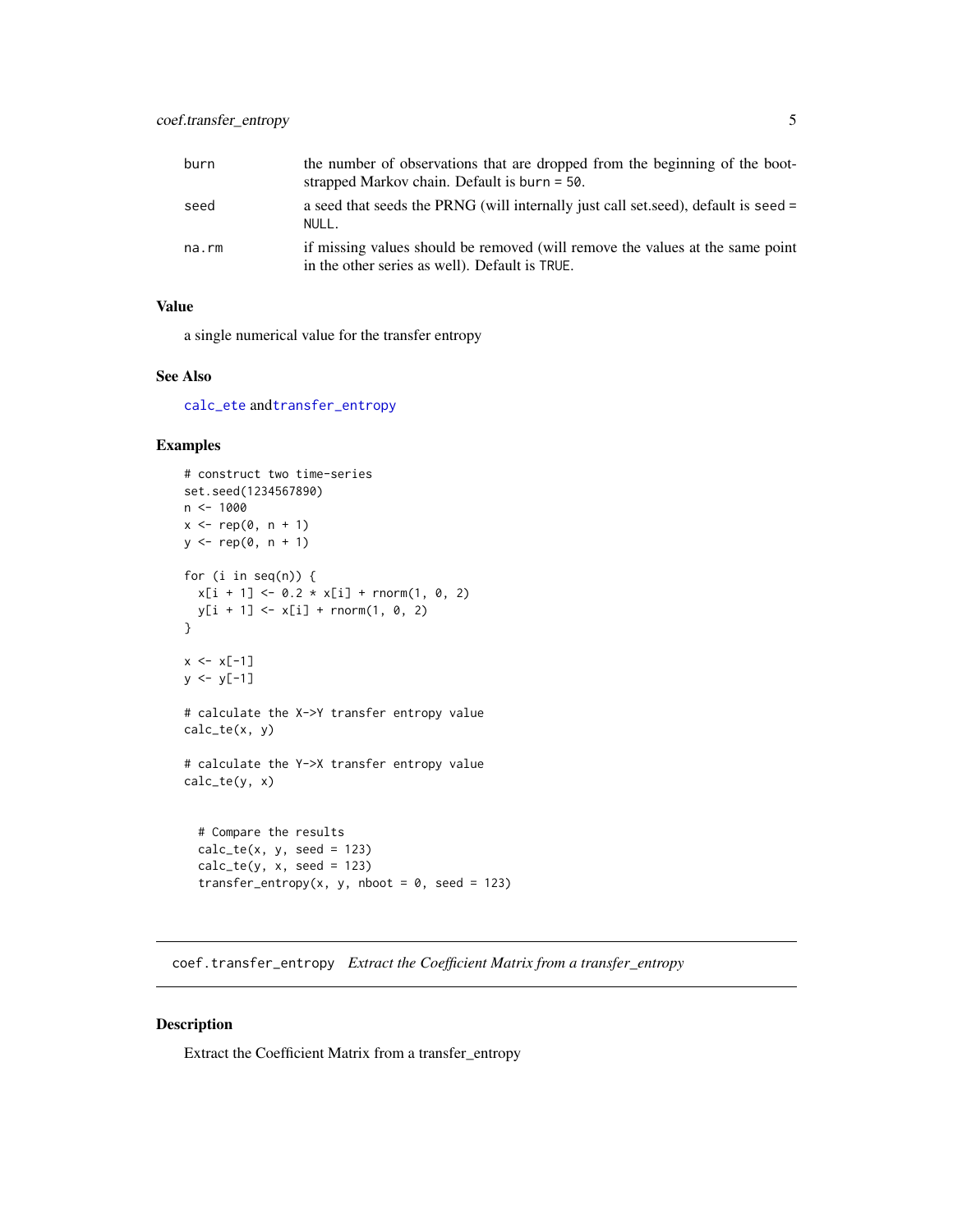#### <span id="page-5-0"></span>Usage

```
## S3 method for class 'transfer_entropy'
coef(object, ...)
```
#### Arguments

| object   | a transfer_entropy                         |
|----------|--------------------------------------------|
| $\cdots$ | additional arguments, currently not in use |

#### Value

a Matrix containing the coefficients

#### Examples

```
set.seed(1234567890)
n <- 500
x \leftarrow rep(0, n + 1)y \leftarrow rep(0, n + 1)for (i in seq(n)) {
  x[i + 1] \le 0.2 \times x[i] + \text{norm}(1, 0, 2)y[i + 1] < -x[i] + \text{norm}(1, 0, 2)}
x \le -x[-1]y \le y[-1]te_result <- transfer_entropy(x, y, nboot = 100)
coef(te_result)
```
is.transfer\_entropy *Checks if an object is a transfer\_entropy*

#### Description

Checks if an object is a transfer\_entropy

#### Usage

is.transfer\_entropy(x)

#### Arguments

x an object

#### Value

a boolean value if x is a transfer\_entropy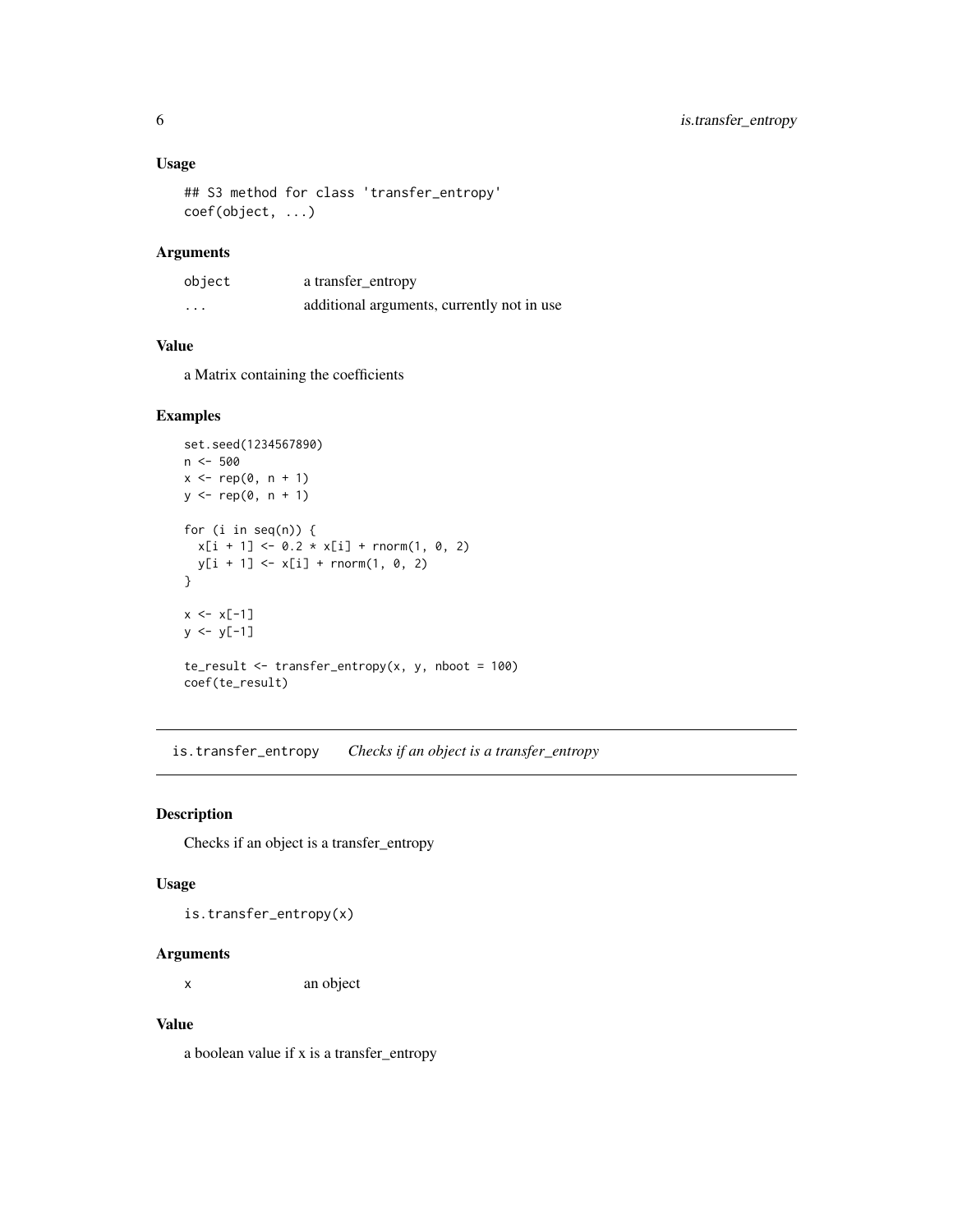#### <span id="page-6-0"></span>Examples

# see ?transfer\_entropy

<span id="page-6-1"></span>print.transfer\_entropy

*Prints a transfer-entropy result*

#### Description

Prints a transfer-entropy result

#### Usage

```
## S3 method for class 'transfer_entropy'
print(x, digits = 4, boot = TRUE,probs = c(0, 0.25, 0.5, 0.75, 1), tex = FALSE, ref = NA,
 file = NA, table = TRUE, ...)
```
#### Arguments

| $\times$ | a transfer_entropy                                                                                                   |
|----------|----------------------------------------------------------------------------------------------------------------------|
| digits   | the number of digits to display, defaults to 4                                                                       |
| boot     | if the bootstrapped results should be printed, defaults to TRUE                                                      |
| probs    | numeric vector of quantiles for the bootstraps                                                                       |
| tex      | if the data should be outputted as a TeX-string                                                                      |
| ref      | the reference string of the LaTeX table (label) applies only if table = TRUE and<br>$tex = TRUE$ , defaults to FALSE |
| file     | a file where the results are printed to                                                                              |
| table    | if the table environment should be printed as well (only applies if $tex = TRUE$ ),<br>defaults to TRUE              |
| $\cdot$  | additional arguments, currently not in use                                                                           |

#### Value

invisible the text

#### Examples

```
# construct two time-series
set.seed(1234567890)
n <- 500
x \leq -\operatorname{rep}(\emptyset, n + 1)y <- rep(0, n + 1)
for (i in seq(n)) {
```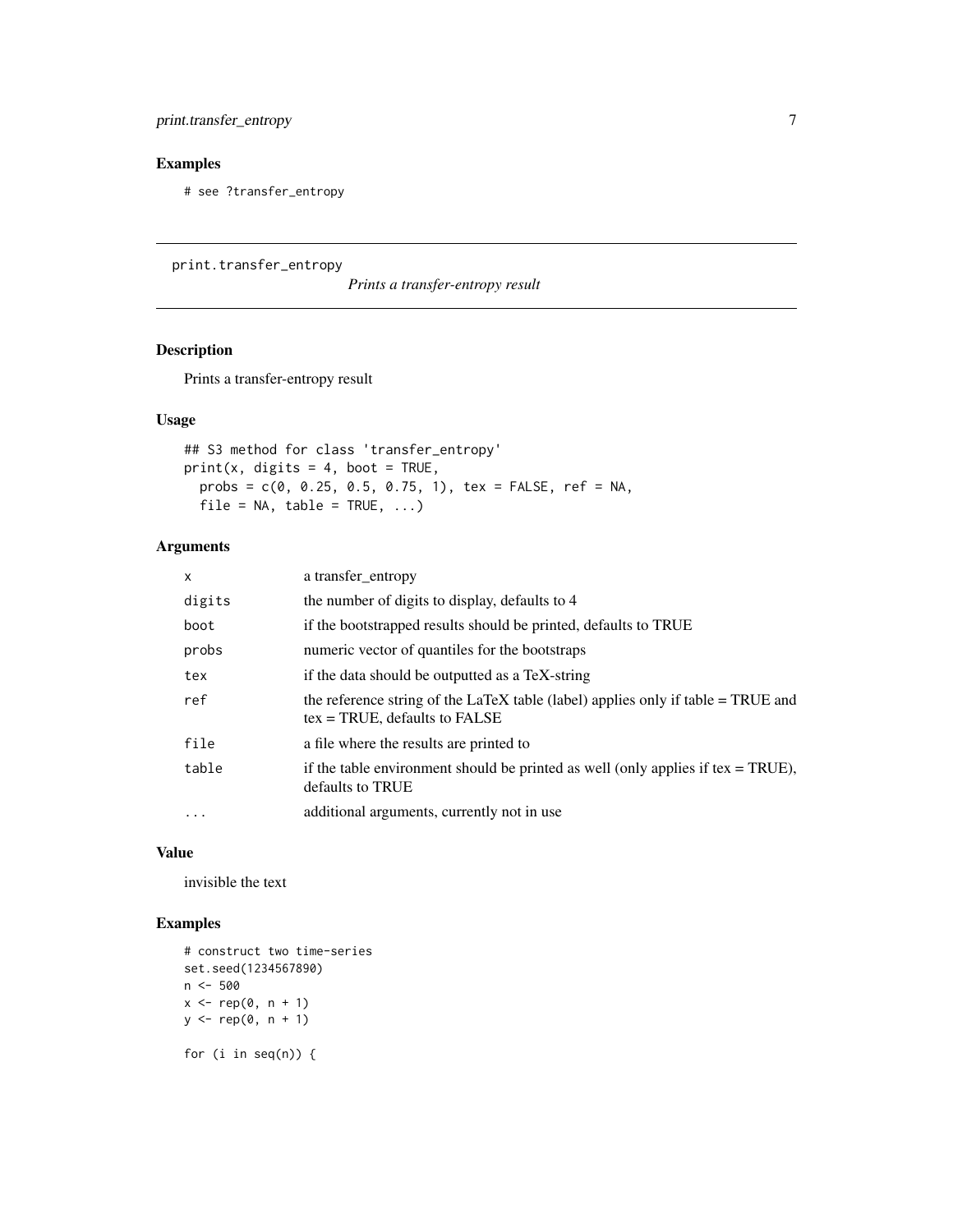```
x[i + 1] \le 0.2 \times x[i] + \text{norm}(1, 0, 2)y[i + 1] < -x[i] + \text{norm}(1, 0, 2)}
x \le -x[-1]y \le y[-1]# Calculate Shannon's Transfer Entropy
te_result <- transfer_entropy(x, y, nboot = 100)
print(te_result)
# change the number of digits
print(te_result, digits = 10)
# disable boot-print
print(te_result, boot = FALSE)
# specify the quantiles of the bootstraps
print(te_result, probs = c(0, 0.1, 0.4, 0.5, 0.6, 0.9, 1))
# get LaTeX output:
print(te_result, tex = TRUE)
# set the reference label for LaTeX table
print(te_result, tex = TRUE, ref = "tab:te_result")
## Not run:
# file output
print(te_result, file = "te_result_file.txt")
print(te_result, tex = TRUE, file = "te_result_file.tex")
## End(Not run)
```
set\_quiet *Set the quiet-parameter for all RTransferEntropy Calls*

#### Description

Set the quiet-parameter for all RTransferEntropy Calls

#### Usage

```
set_quiet(quiet)
```
#### Arguments

quiet if FALSE, the functions will give feedback on the progress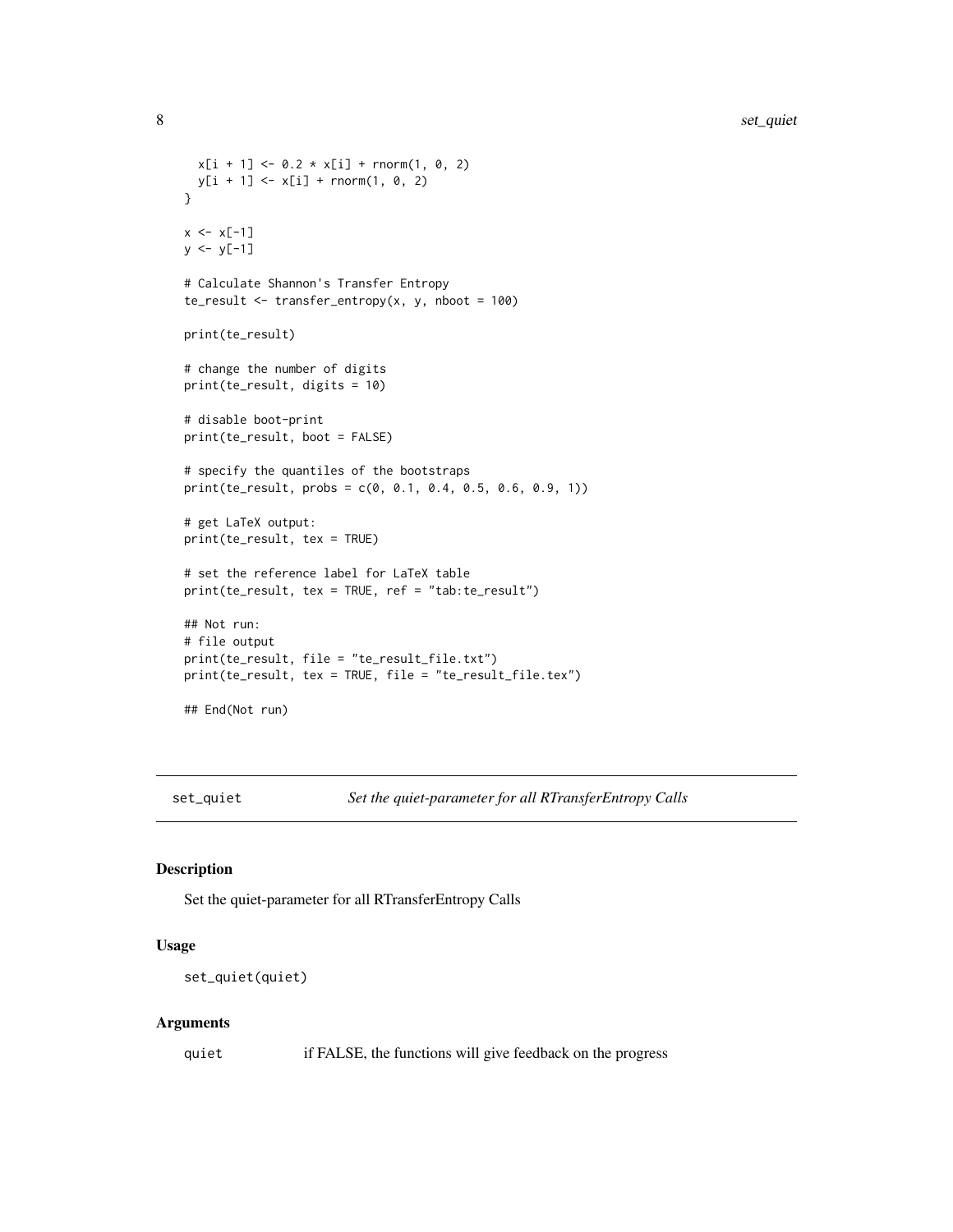#### <span id="page-8-0"></span>stocks and the stocks of the stocks of the stocks of the stocks of the stocks of the stocks of the stocks of the stocks of the stocks of the stocks of the stocks of the stocks of the stocks of the stocks of the stocks of t

#### Value

nothing

#### Examples

# see ?transfer\_entropy

stocks *Daily stock data for 10 stocks from 2000-2017*

#### Description

A dataset containing the daily stock returns for 10 stocks and the S&P 500 market returns for the time-period 2000-01-04 until 2017-12-29

#### Usage

stocks

### Format

A data frame (or data.table if loaded) with 46940 rows and 4 variables:

date date of the observation

ticker ticker of the stock

ret Return of the stock

sp500 Return of the S&P 500 stock market index

#### Source

yahoo finance using [getSymbols](#page-0-0)

summary.transfer\_entropy

*Prints a summary of a transfer-entropy result*

#### Description

Prints a summary of a transfer-entropy result

#### Usage

```
## S3 method for class 'transfer_entropy'
summary(object, digits = 4, probs = c(\emptyset,0.25, 0.5, 0.75, 1), ...)
```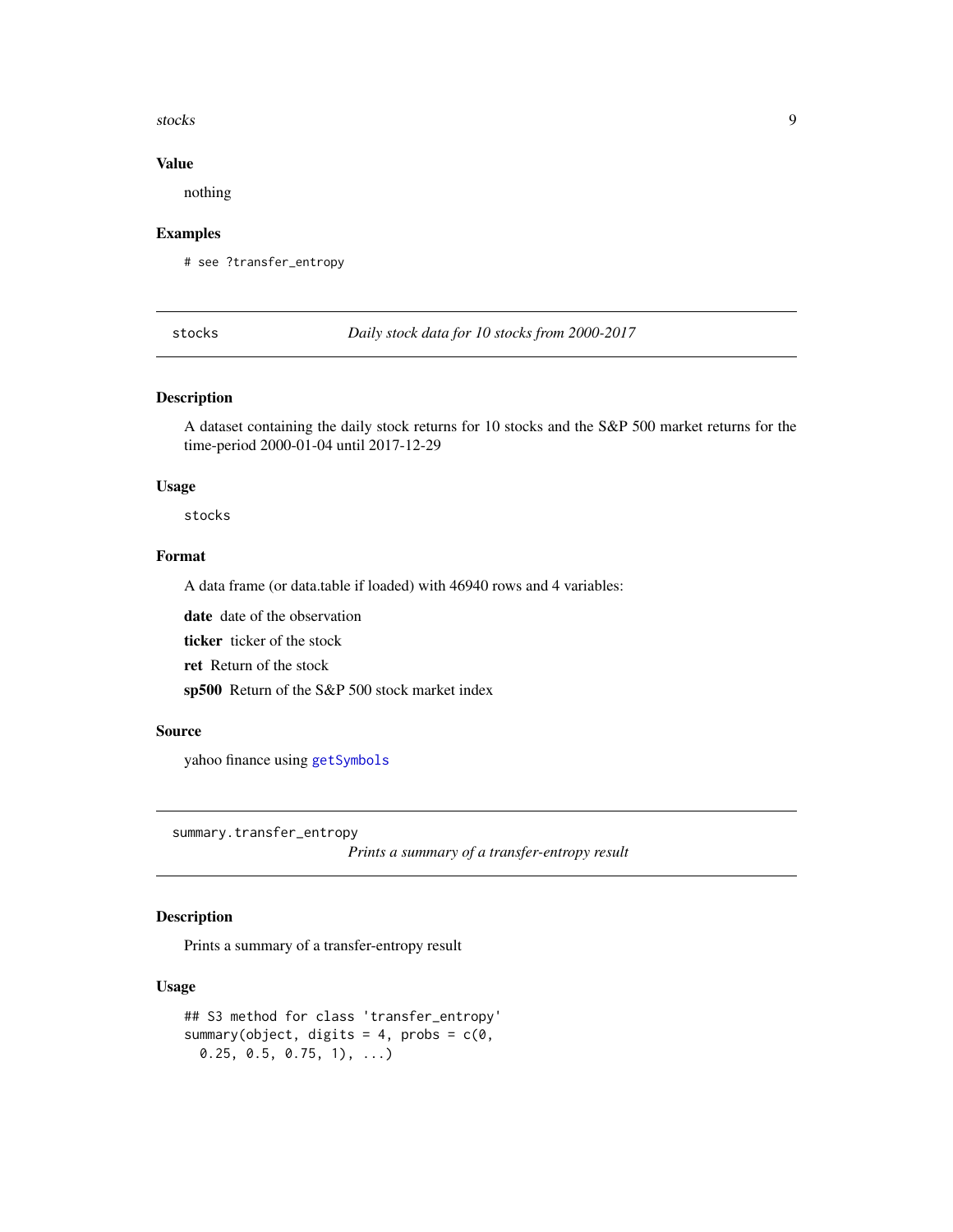#### Arguments

| object                  | a transfer_entropy                             |
|-------------------------|------------------------------------------------|
| digits                  | the number of digits to display, defaults to 4 |
| probs                   | numeric vector of quantiles for the bootstraps |
| $\cdot$ $\cdot$ $\cdot$ | additional arguments, passed to printCoefmat   |

#### Value

invisible the object

#### Examples

```
# construct two time-series
set.seed(1234567890)
n <- 500
x \leq -\operatorname{rep}(\emptyset, n + 1)y \leq - rep(0, n + 1)for (i in seq(n)) {
  x[i + 1] \leftarrow 0.2 \times x[i] + \text{rnorm}(1, 0, 2)y[i + 1] < -x[i] + \text{norm}(1, 0, 2)}
x \leq x[-1]y <- y[-1]
# Calculate Shannon's Transfer Entropy
te\_result \leq transfer\_entropy(x, y, nboot = 100)summary(te_result)
```
<span id="page-9-1"></span>transfer\_entropy *Function to estimate Shannon and Renyi transfer entropy between two time series x and y.*

#### Description

Function to estimate Shannon and Renyi transfer entropy between two time series x and y.

#### Usage

```
transfer_entropy(x, y, 1x = 1, 1y = 1, q = 0.1,
 entropy = "Shannon", shuffles = 100, type = "quantiles",
 quantiles = c(5, 95), bins = NULL, limits = NULL, nboot = 300,
 burn = 50, quiet = NULL, seed = NULL, na.rm = TRUE)
```
<span id="page-9-0"></span>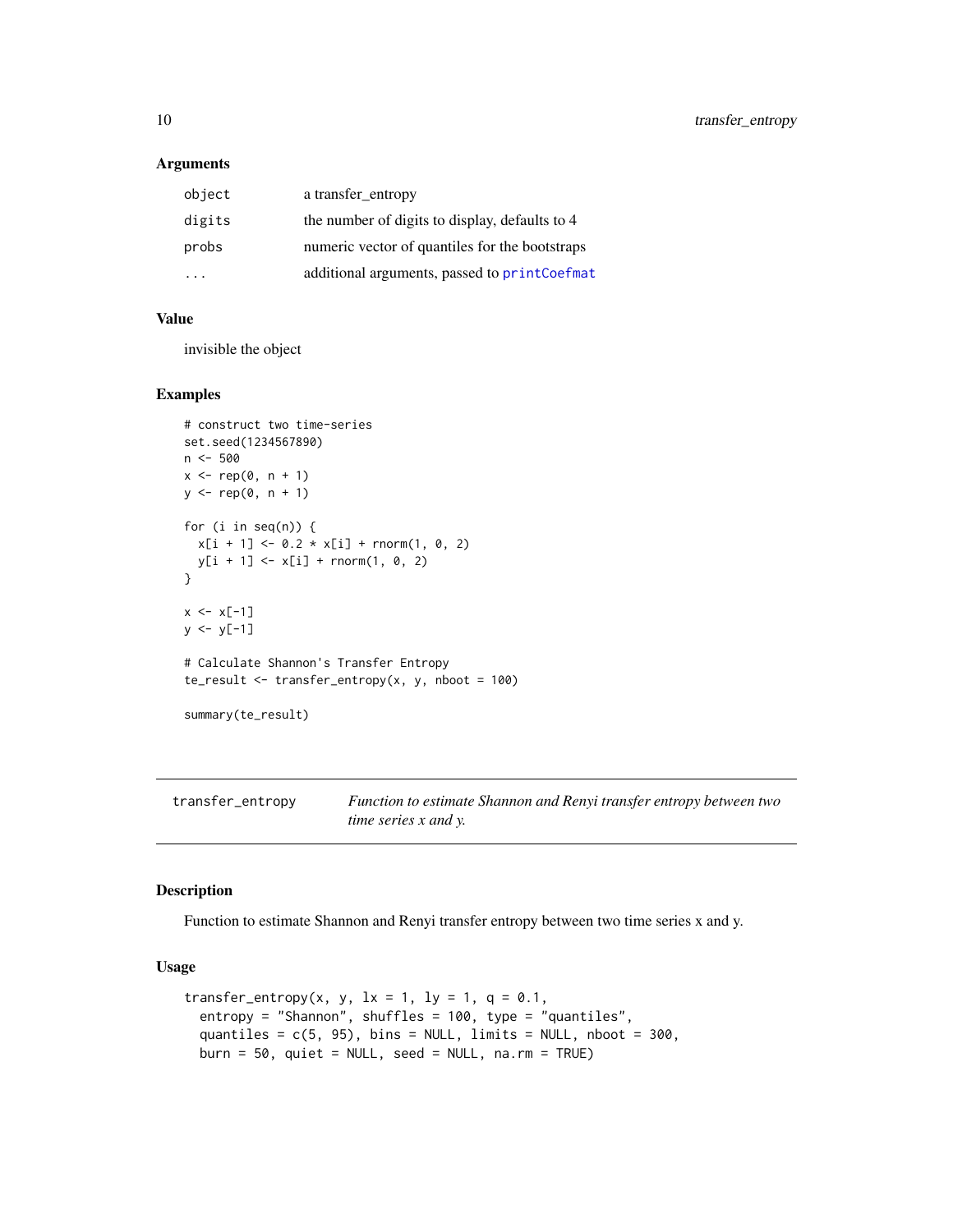#### <span id="page-10-0"></span>Arguments

| х         | a vector of numeric values, ordered by time. Also allowed are xts, zoo, or ts<br>objects.                                                                                                                     |
|-----------|---------------------------------------------------------------------------------------------------------------------------------------------------------------------------------------------------------------|
| У         | a vector of numeric values, ordered by time. Also allowed are xts, zoo, or ts<br>objects.                                                                                                                     |
| 1x        | Markov order of x, i.e. the number of lagged values affecting the current value<br>of x. Default is $1x = 1$ .                                                                                                |
| ly        | Markov order of y, i.e. the number of lagged values affecting the current value<br>of y. Default is $1y = 1$ .                                                                                                |
| q         | a weighting parameter used to estimate Renyi transfer entropy, parameter is be-<br>tween 0 and 1. For $q = 1$ , Renyi transfer entropy converges to Shannon transfer<br>entropy. Default is $q = 0.1$ .       |
| entropy   | specifies the transfer entropy measure that is estimated, either 'Shannon' or<br>'Renyi'. The first character can be used to specify the type of transfer entropy<br>as well. Default is entropy = 'Shannon'. |
| shuffles  | the number of shuffles used to calculate the effective transfer entropy. Default is<br>$shuffles = 100$ .                                                                                                     |
| type      | specifies the type of discretization applied to the observed time series: 'quantiles',<br>'bins' or 'limits'. Default is type = 'quantiles'.                                                                  |
| quantiles | specifies the quantiles of the empirical distribution of the respective time series<br>used for discretization. Default is quantiles = $c(5, 95)$ .                                                           |
| bins      | specifies the number of bins with equal width used for discretization. Default is<br>$bins = NULL.$                                                                                                           |
| limits    | specifies the limits on values used for discretization. Default is limits = NULL.                                                                                                                             |
| nboot     | the number of bootstrap replications for each direction of the estimated transfer<br>entropy. Default is $nboot = 300$ .                                                                                      |
| burn      | the number of observations that are dropped from the beginning of the boot-<br>strapped Markov chain. Default is burn = 50.                                                                                   |
| quiet     | if FALSE (default), the function gives feedback.                                                                                                                                                              |
| seed      | a seed that seeds the PRNG (will internally just call set seed), default is seed =<br>NULL.                                                                                                                   |
| na.rm     | if missing values should be removed (will remove the values at the same point<br>in the other series as well). Default is TRUE.                                                                               |

#### Value

an object of class transfer\_entropy, containing the transfer entropy estimates in both directions, the effective transfer entropy estimates in both directions, standard errors and p-values based on bootstrap replications of the Markov chains under the null hypothesis of statistical independence, an indication of statistical significance, and quantiles of the bootstrap samples (if nboot  $>$  0).

#### See Also

[coef](#page-0-0), [print.transfer\\_entropy](#page-6-1)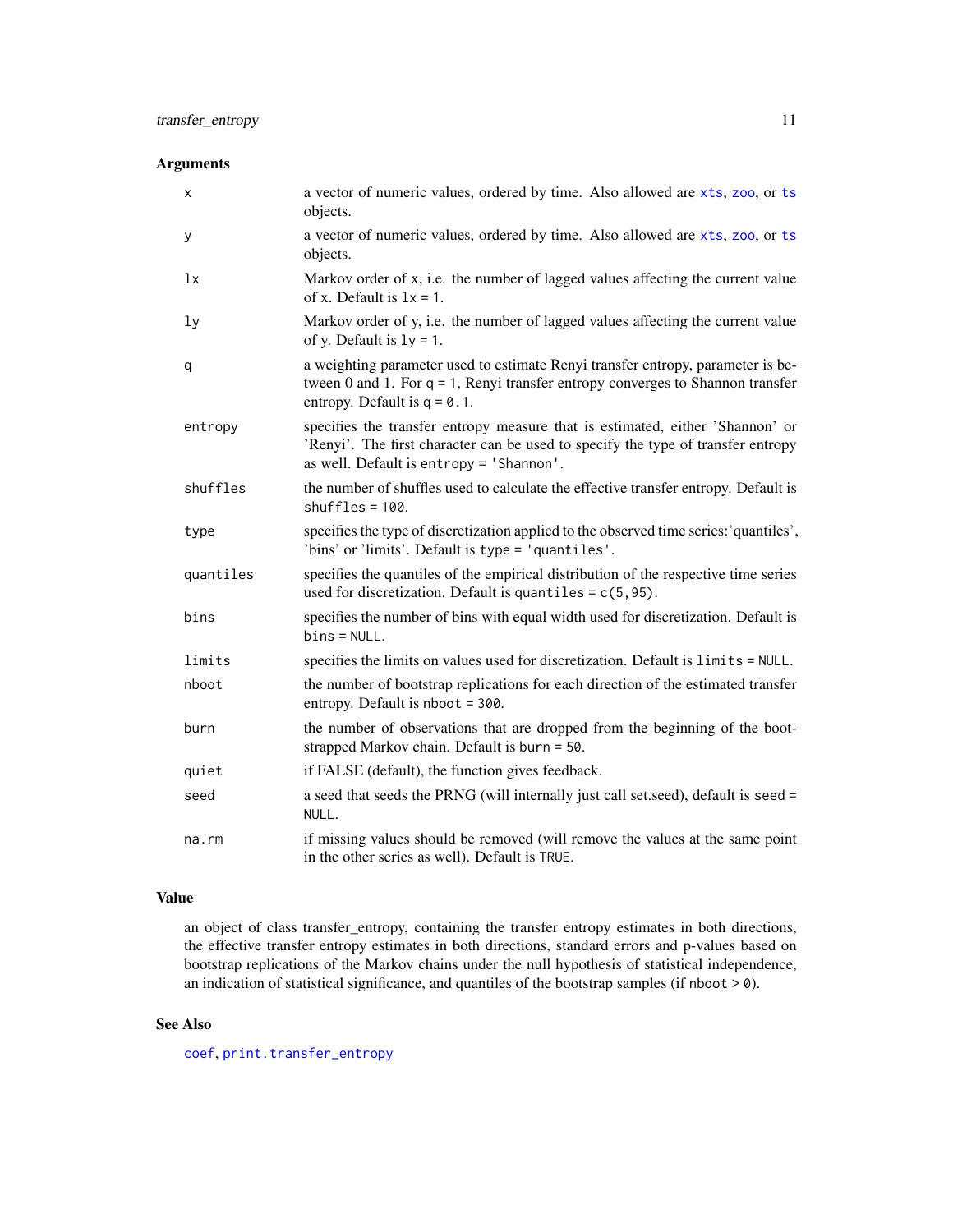#### Examples

```
# construct two time-series
set.seed(1234567890)
n <- 500
x \leftarrow rep(0, n + 1)y \leq - rep(0, n + 1)for (i in seq(n)) {
  x[i + 1] \le 0.2 \times x[i] + \text{norm}(1, 0, 2)y[i + 1] \leq x[i] + \text{norm}(1, 0, 2)}
x \le -x[-1]y \le y[-1]# Calculate Shannon's Transfer Entropy
te\_result \leq transfer\_entropy(x, y, nboot = 100)te_result
summary(te_result)
  # Parallel Processing using the future-package
  library(future)
  plan(multiprocess)
  te\_result2 \leq trainfer\_entropy(x, y, nboot = 100)te_result2
  # revert back to sequential execution
  plan(sequential)
  te_result2 <- transfer_entropy(x, y, nboot = 100)
  te_result2
  # General set of quiet
  set_quiet(TRUE)
  a \leftarrow \text{transfer\_entropy}(x, y, \text{nboot = 0})set_quiet(FALSE)
  a \leftarrow \text{transfer\_entropy}(x, y, \text{nboot = 0})
```